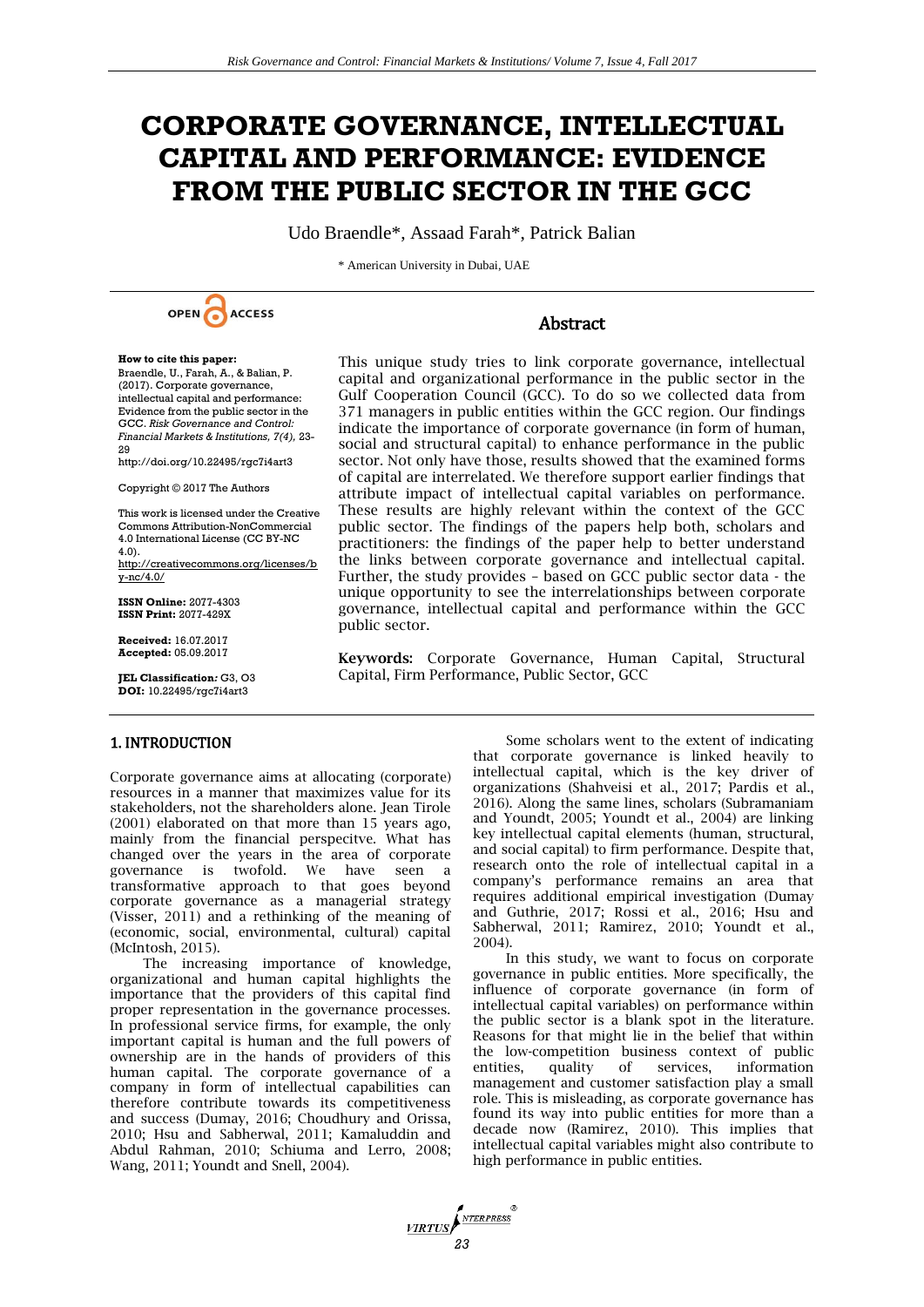Moreover, we want to study the interconnectivity between these intellectual capital variables while investigating their effect on performance. Little evidence has been found to demonstrate the presence of such associations in the public sector.

This study aims at making two contributions to the corporate governance in the public-sector literature. On the one hand, we conduct an empirical investigation of the influence of intellectual capital variables. On the other hand, we want to examine the interrelations between human, social and structural capital in public entities.

The rest of the paper is organized as follows. Section 2 presents the theoretical background on intellectual capital, the impact of knowledge resources on performance as well as corporate governance in the public sector to come up with six propositions. In section 3 the method of the study is presented. The (regression) analysis and presentation of findings follows in section 4 before we discuss the implications in section 5.

## 2. THEORETICAL BACKGROUND

In the literature one can find many classifications of intellectual capital. Most are versions of what could be termed the Sveiby-Stewart-Edvinsson model (Bukh et. al., 2001) that suggests - although the exact words differ between the three writers - that there are three types of intellectual resources (for a more recent debate see Ketchen et al., 2017).

#### 2.1. Human, structural and social capital

Intellectual capital is the sum of everything the people of an organization know and what can be converted into value (Edvinsson, 1997). We focus on the three primary classifications of intellectual capital: human, structural and social (Subramaniam and Youndt, 2005; Youndt and Snell, 2004; Youndt et al., 2004).

**Human capital** signifies the individual and collective experience, knowledge, competencies and skills of the manpower in an organization, or in other words, the knowledge and skills possessed by the workforce that includes the creativity and innovation-power of the organization (Edvinsson, 1997). As much as this definition seems employeefocused, it highlights the possibilities that a firm could make from investments into its workers' knowledge, skills and abilities (Lepak and Snell, 1999). As we are studying the influence of intellectual capital variables on performance, it takes the latter view.

**Structural capital** comprises of the intangible infrastructure that exists in an organization. This includes the organization's processes, software and trademarks for example. Roughly speaking, structural capital is the knowledge-power that remains when the employees leave (Bukh et. al., 2001).

**Social capital** includes the inter-linkages that workers possess among each other and the bonds that an organization's employees can build with suppliers and customers. It is therefore defined as an intellectual asset that includes the knowledge, skills and abilities that are embedded in an organization's network of individuals (Youndt et al,

2004). This form of capital projects the extent to which a firm can leverage knowledge between networks of workers, customers, suppliers and/or partners (Youndt and Snell, 2004).

#### 2.2. Controlling of knowledge resources and its impact on performance

For most companies, the composition of companywide knowledge-goals is a relatively new challenge in practice. In a world, where most firms just have made decisions about monetary and market intentions, knowledge-goals can be described as "hidden" goals, which shall help to fulfil the engagingly determined finance and market goals (Raub & Wittich, 2004). In this context, the particular challenge for companies is to detect the requirement of such knowledge-goals and to agree them company wide as part of organizational performance.

The necessity of valuating knowledge affiliates to this challenge directly. Millar & Choi (2003) say that when defining goals, it should be clear that the achievement of objectives must be controlled currently, for ensuring that the arranged goals have been reached at the end of the relevant period. Concerning this knowledge-based idea, there is no difference compared to the controlling of financial goals. Additionally, it is worth to mention that more and more investors cannot be satisfied with purely key data of the balance sheet (Johansson et. al. 1996). There is a clear tendency that information about the productivity of a company - such as the qualification of management and employees, the ability to accomplish critical situations innovatively, as well as flexibility and promptness in the market are taken into consideration, when thinking about investing into a company.

An approach for explaining the necessity of controlling of knowledge resources, was developed by Bullinger (1999). According to him, the requirement of this concept is correlated with the ability of companies to handle the preliminary factors of success. The management approaches of the last decades affirm his thesis. Whilst the financial management has always represented the center of the managerial thinking, people started to consider the handling of preliminary factors not until the appearance of the strategic management approach.

The following figure, using the aforementioned categorization of intellectual capital, shows the idea behind the concept of Bullinger (1999)

**Figure 1.** The strategic iceberg (Bullinger, 1999)

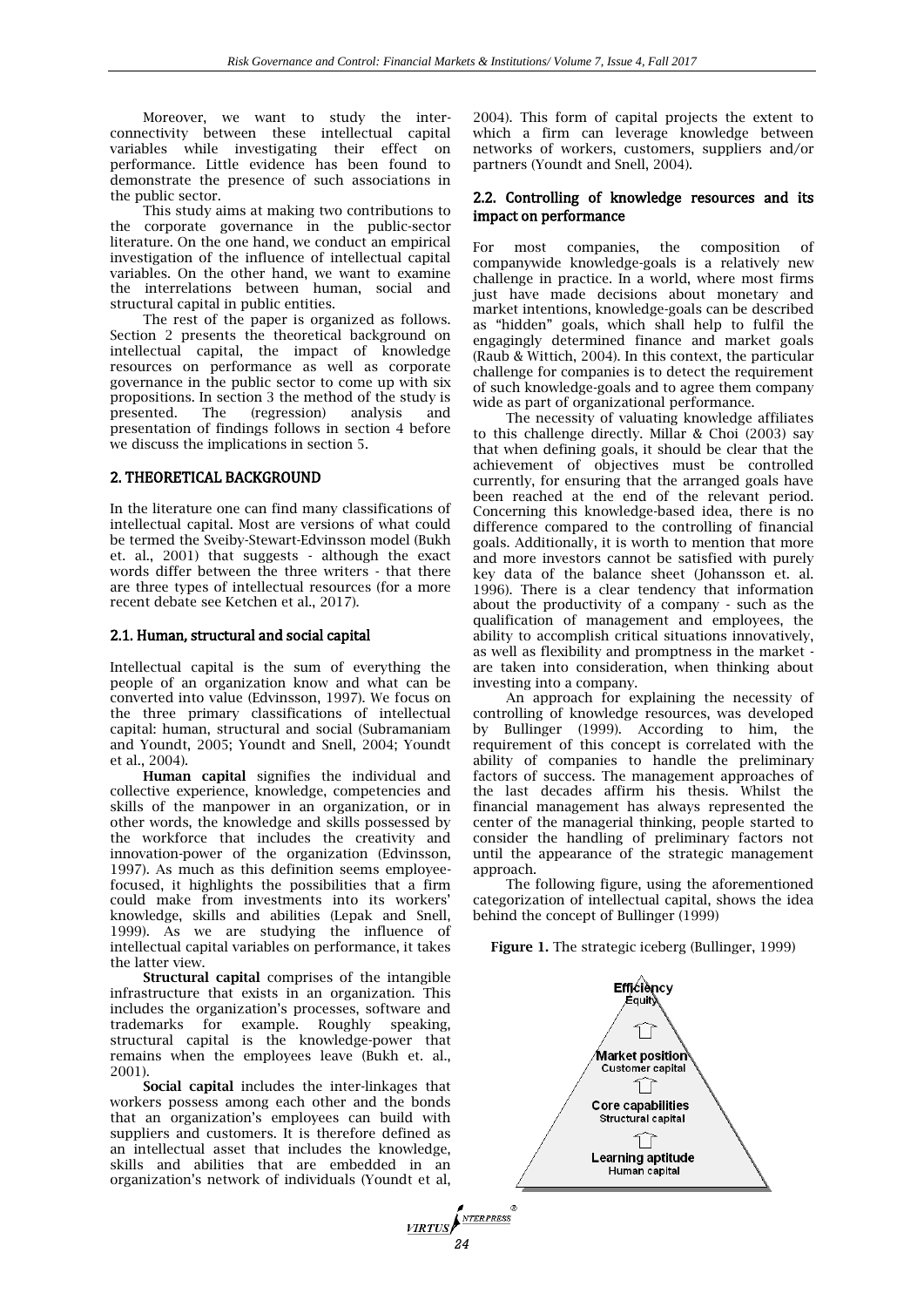It is a fact that success in markets can be seen as a preliminary factor of financial success. Since the emergence of the knowledge-based theory of the firm, managers have started to take such domains into consideration which are responsible for success in the markets, namely the abilities to generate above-average performance.

#### 2.3. The Interconnections between Human, Social and Structural capital

We have elaborated that human, social and structural capital can impact organizational performance. In addition, the latter forms of capital can as well be related to one another.

Researchers agree that **human capital can contribute to the development of social and structural intellectual capital** (Cavicchi, 2017: Kang et al., 2007; Youndt et al., 2004). In relation to the impact of human capital on social capital, Kang et al. (2007) indicate that based on the features of human capital of an organization, common component knowledge might develop between employees. Moreover, workers' interpersonal skills can facilitate the development of collective work between members within firms and can promote relationships between a company's members and different outside stakeholders (Youndt and Snell, 2004), which is very relevant in regards to corporate governance. Human capital can also impact a company's structural capital. In other words, workers' skills and knowledge can contribute to the development of a firm's databases, manuals and procedures (Hansen et al., 1999; Youndt and Snell, 2004). For example, the experience that employees have gathered from earlier projects can assist in the creation or optimization of a firm's procedures (Youndt and Snell, 2004). Similarly, employees' experiences and knowledge can help updating a firm's databases (Youndt et al., 2004).

This is not a one-way street, so **social and structural capital can as well contribute developing a firm's human capital**. To help supporting this argument, it is important to understand the two main categories of knowledge: tacit and explicit. Researchers have classified knowledge depending on the extent to which it can be capture and articulated in documents (Boh, 2007). **Explicit knowledge** can be described as knowledge that can easily be expressed or codified (Uzumeri and Nembhard, 1998). This can be shown in a documented written, a verbal or an electronic way. According to Koskinen et. al. (2003), explicit knowledge is the type of knowledge that an individual mainly has acquired in school, university and at work. A good example is the knowledge about how to handle a special machine. **Tacit knowledge** can be defined as knowledge that is not made explicit because it is highly personal, not easily visible or expressible (Sveiby, 1997). Following Tsoukas (1996), it usually requires joint, shared activities in order to transmit it. In other words, tacit knowledge can be seen as personal and context dependent. The best medium to exchange and learn tacit knowledge between employees is the network of interconnections that could exist among individuals (i.e. social capital) (Boh, 2007). Accordingly, it appears that social capital can help

developing tacit knowledge in individuals and therefore, could promote human capital.

On the other hand, as explicit knowledge is knowledge that is scripted, it appears that documents (such as an organization's procedures,<br>manuals and databases) could best help manuals and databases) could best understanding and transmitting this form of knowledge (Hansen et al., 1999; Subramaniam and Youndt, 2005). Accordingly, it could be argued that structural capital could contribute to the development of human capital.

Perceived quality and value of products and/or services can have an influence on customer satisfaction (Fornell et al., 1996). It can be argued that structural capital can promote interactions among a firm's members. Accordingly, as social capital encompasses the connections that a company has with its clients and the relationships that members of a company could possess amongst each other, one can argue that **structural capital can impact social capital**. In turn, innovative ideas and work experiences that are exchanged between workers in networks of relations within a firm and contribute to the development of work processes and procedures. Hence, one could also argue **that social capital can impact structural capital**.

#### 2.4. Corporate Governance Variables and Performance in the Public Sector

Before the 1930s, (public) companies were very often seen as a "black box" which was assumed to behave like any other self-interested utility maximizing economic actor. This view was based on the belief about the company's ability to almost instantaneously adjust itself to a changing environment. Consequently, resources of a firm (including the intellectual resources) were assumed to be put to their most efficient use without having a look "inside" the firm. It was treated as an entity competing with other firms in the market. Although the limitations of this macroeconomic view have already been cited by authors like Adam Smith, the contemporary legal concept of separate legal personalities of companies supports this theory. Only this broad and abstract perspective of firms can identify (mainly public companies) problems such as monopolies and oligopolies, where one or a group of firms are able to drive competitors out of the market.

Considering the benefits and effects Corporate Governance has in the short, medium and long term, the corporate governance model was adopted and implemented in the public sector, as a New Public Management approach during the '80-s and the '90-s by countries such as New Zealand, Australia and the UK, where the combined knowledge of a firm plays a significant function in its competitiveness and success (Kong and Thomson, 2009; Spender, 1996). While intellectual capital was commonly seen as a key asset for private more than public entities, there are indications pointing that such a view may no longer hold (Chen, 2008; Kong and Prior, 2008; Schiuma and Lerro, 2008). In effect, the public sector has been undergoing great reforms and is increasingly adopting management techniques and business objectives that are rather similar to those of private organizations (Carlin et al., 2005; Hodges

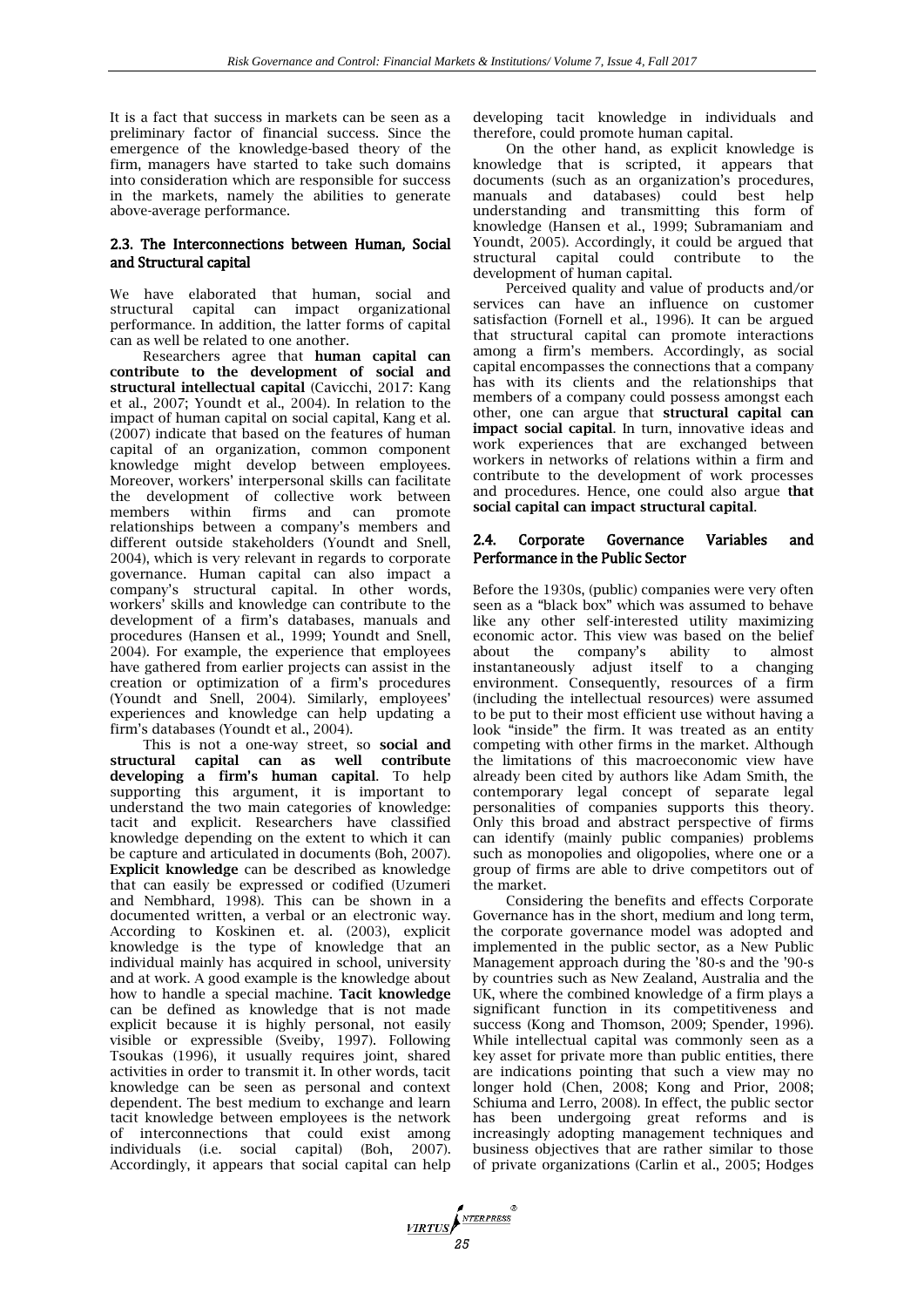and Mellet,2002; Mouritsen and Thorbjornsen, 2004).

Much like in private firms, public organizations are more and more depending on a strong management of data and information (Chatterjee, 2017; Ramirez, 2010). Consequently, the exchange of knowledge between public sector employees and, among public entities and citizens can be significant to the performance of the public sector.

Nonetheless, while the examination of the literature points that intellectual capital constructs might play a role in the performance of public entities, research in this area is still in its embryonic stages (Cavicchi, and Vagnoni, 2017; Carlin et al., 2005; Chen, 2008; Guimet 1999; Hodges and Mellet, 2002; Kong and Prior, 2008; Mouritsen and Thorbjornsen, 2004; Ramirez, 2010; Schiuma and Lerro, 2008; Subramaniam and Youndt, 2005; Youndt and Snell, 2004; Youndt et al., 2004). Particularly, there is little empirical evidence supporting the influence of corporate governance (in form of intellectual capital variables) on performance in the public sector. In relation to that and in its attempt to contribute to the intellectual capital literature, this paper examines the subsequent three propositions:

*Proposition 1: Human capital positively affects performance in the public sector.*

*Proposition 2: Social capital positively affects performance in the public sector.*

*Proposition 3: Structural capital positively affects performance in the public sector.*

Moreover, while the presence of interconnections between intellectual capital variables still needs more research in private companies, there are, as discussed in the aforementioned section, arguments and findings that point towards a possible interrelationship between intellectual capital categories in these types of firms (Ujwary-Gil, 2017; Boh, 2007; Fornell et al., 1996; Hansen et al., 1999; Nonaka, 1994; Preece, 2003; Subramaniam and Youndt, 2005; Youndt and Snell, 2004). As discussed earlier in this section, many public entities are now adopting similar management techniques as in private companies. Accordingly, it could be argued that it is also likely that there exist interconnections between intellectual capital elements in public organizations. In relation to that, this papers tests the following propositions:

*Proposition 4: Human capital is positively related to social capital in the public sector.*

*Proposition 5: Human capital is positively related to structural capital in the public sector.*

*Proposition 6: Structural capital is positively related to social capital in the public sector.*

The subsequent section presents the methodological approach adopted in this research to test the aforementioned six propositions.

## 3. METHOD

Data in this study was collected from public organizations in the GCC region: on the one hand the regulatory body that mainly deals with issuing laws and regulations for other government entities. On the other hand, central government units that oversee the strategic planning, budgeting and

performance management cycle for all government entities.

We used a self-administered questionnaire to collect data. The questionnaire included a cover letter introducing the research and its objectives, promised confidentiality and anonymity to the respondents. Data was gathered in an automated manner, using the NEPO software.

An internal communication was sent to all managers of the studied entities via an email, which encompassed a link to the survey. We talk about 371 managers who accepted to participate in the survey. The survey was drafted in English and all participating managers were fluent.

The survey items for the main variables in this study were formulated from previous research. Multi-item scales were adopted for all the key variables in order to obtain a comprehensive evaluation of these constructs (see Peter, 1979).

The corporate governance were measured by adopting the multi-item scale measure developed by Youndt and Snell (2004). The scale consists of 14 items designed to measure 3 subcategories of intellectual capital; *human*, *structural* and *social* capital.

*Human Capital* was measured using five-items tapping the overall skill, expertise, and knowledge levels of an organization's workers. Youndt and Snell (2004) reported an alpha coefficient of 0.81 for this measure. *Structural capital* was assessed using four items measuring an 'organization's ability to appropriate and store knowledge in physical organizational-level repositories such as databases, manuals and patents' (Youndt and Snell, 2004, p. 347) with a coefficient alpha of .62. *Social Capital,*  was captured using five items reflecting 'an organization's overall ability to share and leverage knowledge among and between networks of employees, customers, suppliers, alliance partners, and the like' (Youndt and Snell, 2004, p. 347), with an alpha of .88. Regarding *Organizational Performance*, this variable was assessed through employees' perception of their company's performance rather than collecting financial measures (see stakeholder debate above). Whereas the use of perceptions of performance in place of measuring the actual performance can present limitations through increased error in the measurement, such a measure is commonly adopted in earlier studies. Most importantly, Dollinger and Golden (1992) have demonstrated that measures of perceived organizational performance have a positive association with objective measures of organizational performance. In this study, selfreported perceptions of performance are obtained with a multidimensional measure adapted from Gould-Williams (2003). This measure evaluated perceptions of value for money, service quality and service efficiency of a public entity, and has an alpha equal to .87.

#### 4. ANALYSIS

All the variables used in this study were normally distributed. Table 1 highlights the variables means, standard deviations and reliability alpha coefficients.

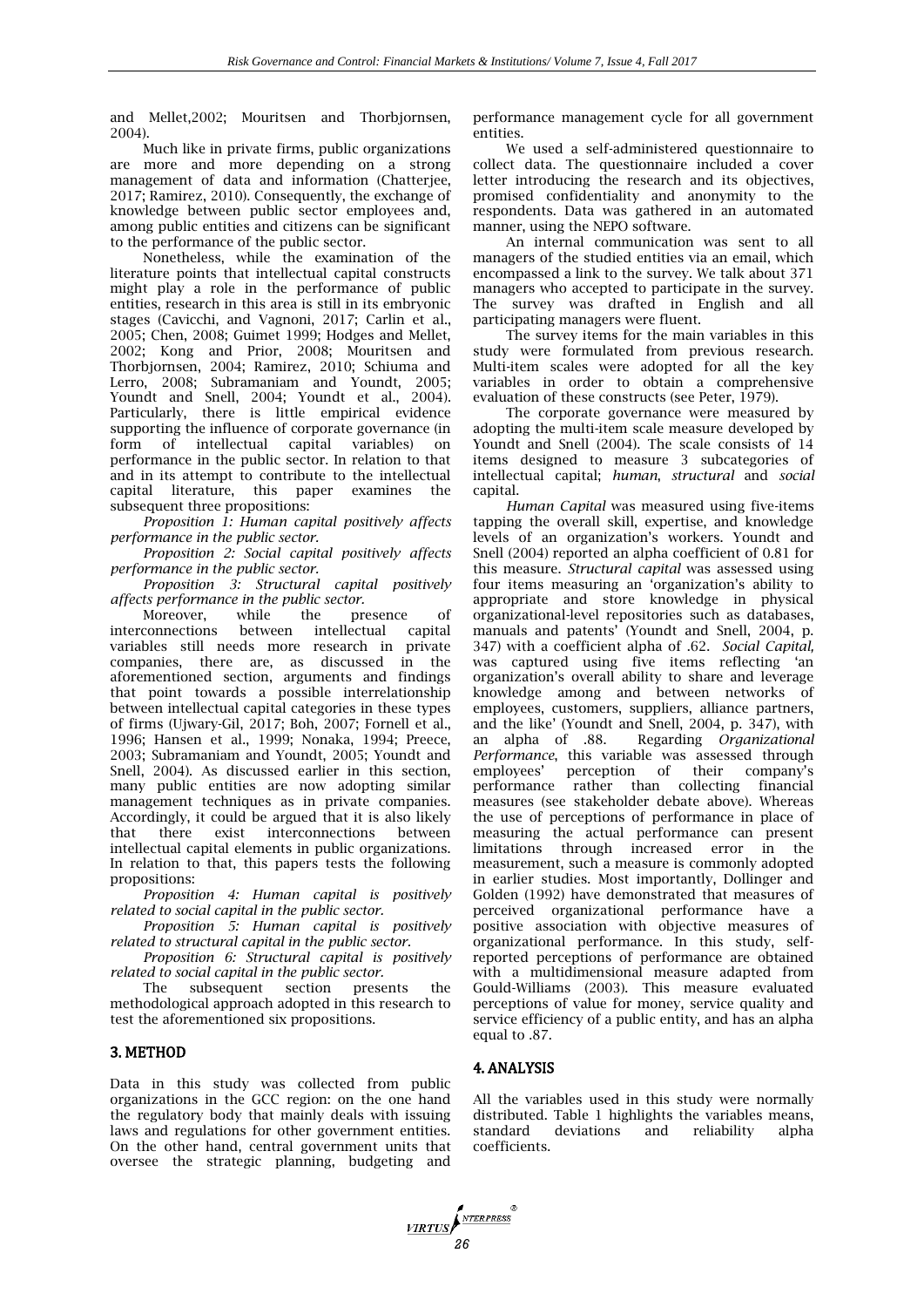| Table 1. Variables Explanation |  |
|--------------------------------|--|
|--------------------------------|--|

| <b>Variable</b>            | Items | Alpha | <b>Standard Deviation</b> | Mean  |
|----------------------------|-------|-------|---------------------------|-------|
| Human Capital              |       | 0.942 | 1.69608                   | 1.085 |
| Social Capital             |       | 0.866 | 1.15467                   | 1.312 |
| Structural capital         |       | 0.901 | .44019                    | .969  |
| Organizational Performance |       | 0.731 | 1.01467                   | . 427 |

To test the hypotheses that the different corporate governance variables positively affect organization performance this study used regression analysis. The results are reported in table 2. The findings show that the human capital has a positive effect on organization performance (Beta=.576 p<0.001). In addition, social capital has a positive effect on organization performance (Beta=.605 p<0.001). As expected, the regression analysis output shows that

structural capital has a positive effect on organizational performance (Beta=.598 p<0.001). Accordingly, the findings show that the effect of human. social and structural capital on and structural<br>performance, wl organizational performance, when studied separately, was positive with beta and significance level being respectively 0.576 p<0.001, 0.605 p<0.001 and 0.598 p<0.001.

| Table 2. Regression Analysis - the impact on performance |  |
|----------------------------------------------------------|--|
|----------------------------------------------------------|--|

|                            | <b>Organization Performance</b><br><b>Standardized Beta</b> | <b>Organization Performance</b><br><b>Standardized Beta</b> | <b>Organization Performance</b><br><b>Standardized Beta</b> |  |  |
|----------------------------|-------------------------------------------------------------|-------------------------------------------------------------|-------------------------------------------------------------|--|--|
| Human Capital              | $0.576***$                                                  |                                                             |                                                             |  |  |
| Social Capital             |                                                             | $0.605***$                                                  |                                                             |  |  |
| Structural Capital         |                                                             |                                                             | $0.598***$                                                  |  |  |
| R square                   | 0.332                                                       | 0.365                                                       | 0.358                                                       |  |  |
|                            | 177.169***                                                  | 204.427***                                                  | 200.122***                                                  |  |  |
| *p<.05, **p<.01, ***p<.001 |                                                             |                                                             |                                                             |  |  |

## 5. IMPLICATIONS AND CONCLUSION

As shown above, corporate governance in the public sector is a highly relevant topic. The findings of this paper indicate that corporate governance in form of intellectual capital variables (human, social and structural capital) can have a positive impact on organizational performance.

The outcomes of the empirical study conducted support its propositions pointing that corporate governance in form of intellectual capital can have a positive impact on organizational performance in the public sector. In times where many public entities are undergoing substantial reforms and are now adopting management techniques and objectives that greatly resemble those of the private sector, it is not surprising that the studied knowledge assets were found to affect performance in the examined public entities.

Most interestingly, the findings of this paper offer valuable insights onto the role of corporate governance in enhancing performance within public entities in the GCC countries. In effect, the governments in the Arabian Gulf nations have been increasingly stressing on the usage of innovation and knowledge management assets governmental organizations. This study aims to contribute to the literature by demonstrating a positive role of corporate governance in the GCC public sector.

For future academic research, the study points to the importance of studying corporate governance in the public sector in general, and more specifically in the GCC context. Further, the findings indicate that upcoming contributions can benefit from conducting a more general analysis of the connections linking corporate governance (in form of intellectual capital variables) to performance in the public sector. This could be achieved by testing

the direct and indirect impact of variables on the performance of public entities.

In terms of limitations, the propositions of our paper might not hold in public entities outside the GCC, and more importantly in entities with different managerial systems. Therefore, future researches should investigate our proposed model in other geographical locations and managerial systems within the public sector.

This paper's results point that managers within the public sector need to review their corporate governance to ensure that enough time and investment is directed towards the development of intellectual capital. As these assets seem to be interconnected, practitioners in the public sector need to concurrently emphasize on the development of their unit's human, social and structural capital.

With regards to corporate governance, the growing complexity in the business environment has made approaches that dominated decision making for the hundreds of years no longer viable for solving organizational problems. Organizations are becoming more complex and interdependent. To overcome such complexities, company dynamics, its agility and authenticity in decision making, and its interaction with other elements in the complex organizational environment need to rise to the occasion.

#### REFERENCES

*<u>VIRTUS</u>* 

- 1. Boh, F.W. (2007). Mechanisms for sharing knowledge in project-based organizations. *Information and Organization, 17,* 27–58. [https://doi.org/10.1016/j.infoandorg.2006.10.00.](https://doi.org/10.1016/j.infoandorg.2006.10.00)
- 2. Bukh, P., Larsen, H. & Mouritsen, J. (2001). Constructing intellectual capital statements. *Skandinavien Journal of Management*, *17,* 87-108. https://doi.org/10.1016/S0956-5221(00)00034-8.
- 3. Bullinger, H.-J. (1999). Wissen und Information als Produktionsfaktor. *Zeitschrift für wirtschaftlichen*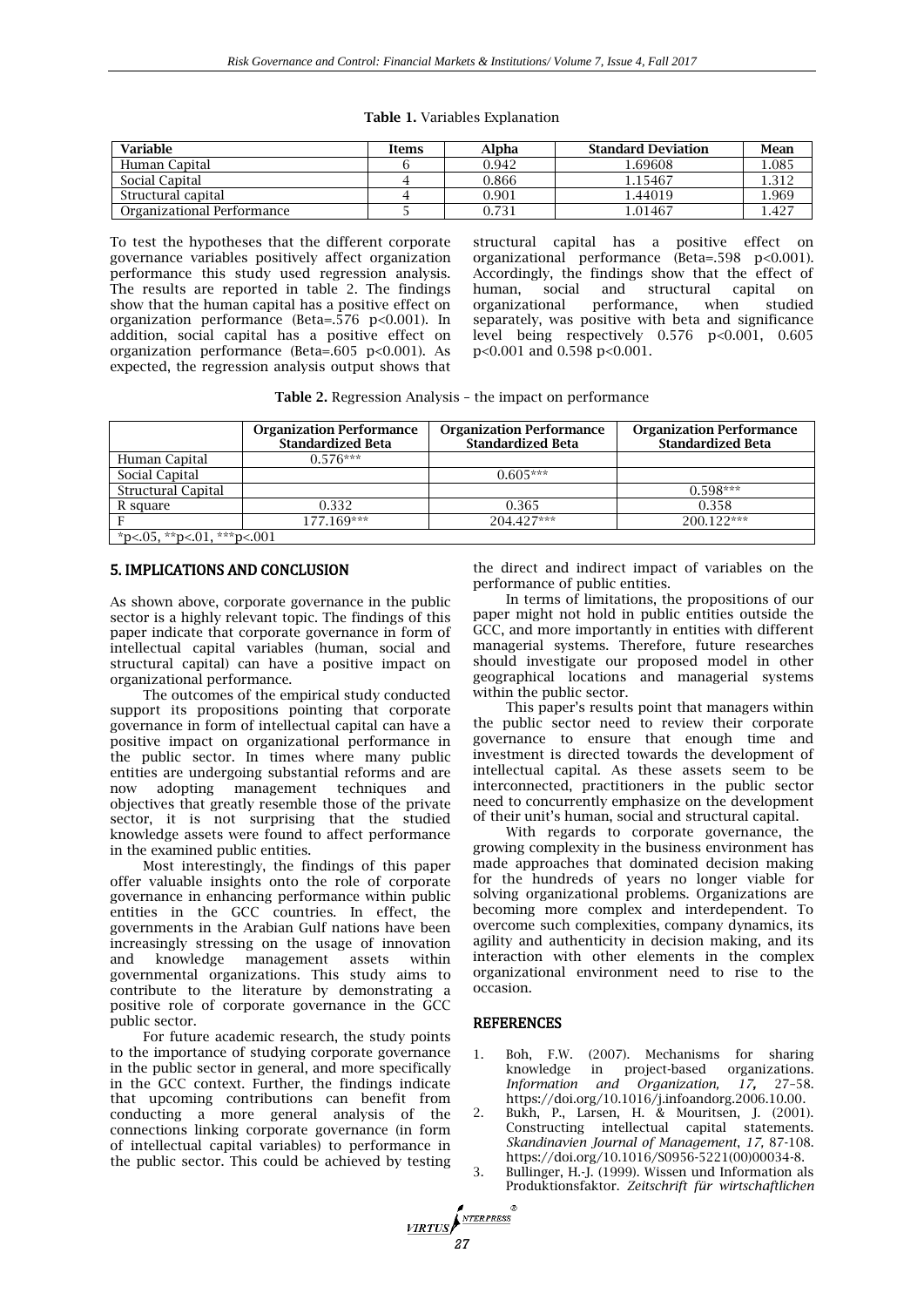*Fabrikbetrieb*, 3, 83-84.

- 4. Carlin, T. M., Yongvanich, K., & Guthrie, J. (2005).Public sector performance reporting: the intellectual capital question? 9th International Research Symposium on Public Management, 6-8 April 2005 Bocconi University, Milan.
- 5. Cavicchi, C. (2017). Healthcare sustainability and the role of intellectual capital: evidence from an Italian Regional Health Service. *Journal of Intellectual Capital* (online first). [https://doi.org/10.1108/JIC-12-2016-0128.](https://doi.org/10.1108/JIC-12-2016-0128)
- 6. Cavicchi, C., & Vagnoni, E. (2017). Does intellectual capital promote the shift of healthcare organizations towards sustainable development? Evidence from Italy. *Journal of Cleaner Production, 153,* 275-286. [https://doi.org/10.1016/j.jclepro.](https://doi.org/10.1016/j.jclepro)  2017.03.175
- 7. Chatterjee, E. (2017). Reinventing state capitalism in India: a view from the energy sector.<br>Contemporary South Asia, 25(1), 85-100. *Contemporary South Asia,* <https://doi.org/10.1080/09584935.2017.1290583>
- 8. Chen, Y. S. (2008). The positive effect of green intellectual capital on competitive advantages of firms. *Journal of Business Ethics,* 7**,** 271-86.
- 9. Choudhury, J., & Orissa, V. B. (2010). Performance Impact of Intellectual Capital: A Study of Indian it Sector. *International Journal of Business and Management,* 5. [https://doi.org/10.5539/ijbm.](https://doi.org/10.5539/ijbm)  v5n9p72.
- 10. Dollinger, M. J., & Golden, P. A. (1992). Interorganizational and collective strategies in small firms: Environmental effects and performance. *Journal of Management,* 16**,** 695- 715. [https://doi.org/10.1177/014920639201800](https://doi.org/10.1177/014920639201800%20406)  [406.](https://doi.org/10.1177/014920639201800%20406)
- 11. Dumay, J. (2016). A critical reflection on the future of intellectual capital: from reporting to disclosure. *Journal of Intellectual capital, 17(1),*  168-184. [https://doi.org/10.1108/JIC-08-2015-](https://doi.org/10.1108/JIC-08-2015-0072) [0072.](https://doi.org/10.1108/JIC-08-2015-0072)
- 12. Dumay, J., & Guthrie, J. (2017). Involuntary disclosure of intellectual capital: is it relevant?. Journal of Intellectual Capital, 18(1), 29-44. https://doi.org/10.1108/JIC-10-2016-0102.
- 13. Edvinsson, L. (1997). Developing intellectual capital at Skandia. *Long Range Planning*, 30, 366- 373. [https://doi.org/10.1016/S0024-6301\(97\)90](https://doi.org/10.1016/S0024-6301(97)90) 248-X.
- 14. Fornell, C., Johnson, M. D., Anderson, E. W., Cha, J. & Bryant, B. E. (1996). The American Customer Satisfaction Index: nature, purpose, and findings. *Journal of Marketing,* 60**,** 7-18. [https://doi.](https://doi/) org/10.2307/1251898.
- 15. Gould-Williams, J. (2003). The importance of HR practices and workplace trust in achieving superior performance: a study of public-sector organizations. *International Journal of Human Resource Management,* 14**,** 28-54. <https://doi.org/> 10.1080/09585190210158501.
- 16. Guimet, J. (1999). Eficacia, eficiencia y gestio´n de lo intangible: el capital intelectual en las organizaciones y Administracio´n Pu´ blica. *Revista Catastro, 35,* 49-59.
- 17. Hansen, M. T., Nohria, N., & Tierney, T. (1999). What's Your Strategy for Managing Knowledge? *Harvard Business Review,* March-April.
- 18. Hodges, R. & Mellet, H. (2002). Testing the new public management: Accounting regulation and<br>due process. The European Accounting due process. The European Accounting Association Congress, Copenhagen.
- 19. Hsu, C. & Sabherwal, R. (2011). From Intellectual Capital to Firm Performance: The Mediating Role of Knowledge Management Capabilities. *IEEE Transactions on Engineering Management,* 58.

*<u>VIRTUS</u>* 

- Johansson, S., Flamholz, E., Bullen, M. (1996). Human resource accounting: a state of the art review. *Journal of Accounting Literature*, 12, 235– 264
- 21. Kamaluddin, & Rahman, A. (2010). The moderating effects of organization culture on intellectual capital and organizational effectiveness organizational relationships. European Conference in Intellectual Capital.
- 22. Kang, S. C., Morris, S. S., & Snell, S. A. (2007). Relational Archetypes, Organizational Learning, and Value Creation: Extending the Human Resource Architecture. *Academy of Management Review,* 32**,** 236-256. <https://doi.org/10.5465/> AMR.2007.23464060
- 23. Ketchen Jr, D. J., Crook, T. R., Todd, S. Y., Combs, J. G., & Woehr, D. J. (2017). Managing Human Capital. The Oxford Handbook of Strategy Implementation, 283.
- 24. Kong, E., & Thomson, S. B. (2009). An intellectual capital perspective of human resource strategies and practices. *Knowledge Management Research and Practice,* 7. [https://doi.org/10.1057/k](https://doi.org/10.1057/)mrp. 2009.27.
- 25. Koskinen, K., Pihlanto, P. & Vanharanta, H. (2003). Tacit knowledge acquisition and sharing in a project work context. *International Journal of Project Management*, 21, 281-290. [https://doi.org/10.1016/S0263-7863\(02\)00030-3.](https://doi.org/10.1016/S0263-7863(02)00030-3)
- 26. Lepak, D.P., & Snell, S. A. (1999). The human resource architecture: Toward a theory of human capital allocation and development. *Academy of Management Review,* 24**,** 31-48. https://doi.org/10.2307/259035.
- 27. Mcintosh, M., (2015). Thinking the Twenty-First Century: Ideas for New Political Economy. UK: Greenleaf Publishing.
- 28. Millar, C., & Choi, C. (2003). Advertising and Knowledge Intermediaries: Managing the Ethical Challenges of Intangibles. *Journal of Business Ethics*, 48, 267-277. [https://doi.org/10.1023/B:](https://doi.org/10.1023/B)  BUSI.0000005788.90079.5d.
- 29. Mouritsen, J., & Thorbjornsen, S. (2004). Intellectual capital and new public management. Reintroducing enterprise. *The Learning Organization,* 11**,** 380-92. <https://doi.org/10.1108> /09696470410538279.
- 30. Nonaka, I. (1994). A Dynamic Theory of Organizational Knowledge Creation. *Organization Science,* 5**,** 14–37. <https://doi.org/10.1287/> orsc.5.1.14
- 31. Pardis, S. T., Sofian, S., & Abdullah, D. F. (2016). An Integrative Proposed Model of Corporate Governance: Mechanisms Mediates the Relationship between<br>Board Intellectual Capital and Corporate Board Intellectual Capital and Performance. International Journal of Economics and Financial Issues, 6(3S).
- 32. Peter, P. J. (1979). Reliability: A review of psychometric basics and recent marketing practices. *Journal of Marketing Research,* 16**,** 6-17. https://doi.org/10.2307/3150868
- 33. Preece, J. (2003). Tacit knowledge and social capital: Supporting sociability in online<br>Communities of Practice. I-KNOW'03, 3rd of Practice. *I-KNOW'03*, 3rd *International Conference on Knowledge Management.* Graz, Austria: K. Tochtermann and H. Maurer.
- 34. Ramirez, Y. (2010). Intellectual capital models in Spanish public sector. *Journal of Intellectual Capital,* 11**,** 248 – 264. [https://doi.org/10. 1108/](https://doi.org/10.%201108/) 14691931011039705.
- 35. Raub, S. & Wittich, D. (2004). Implementing Knowledge Management: Three strategies for